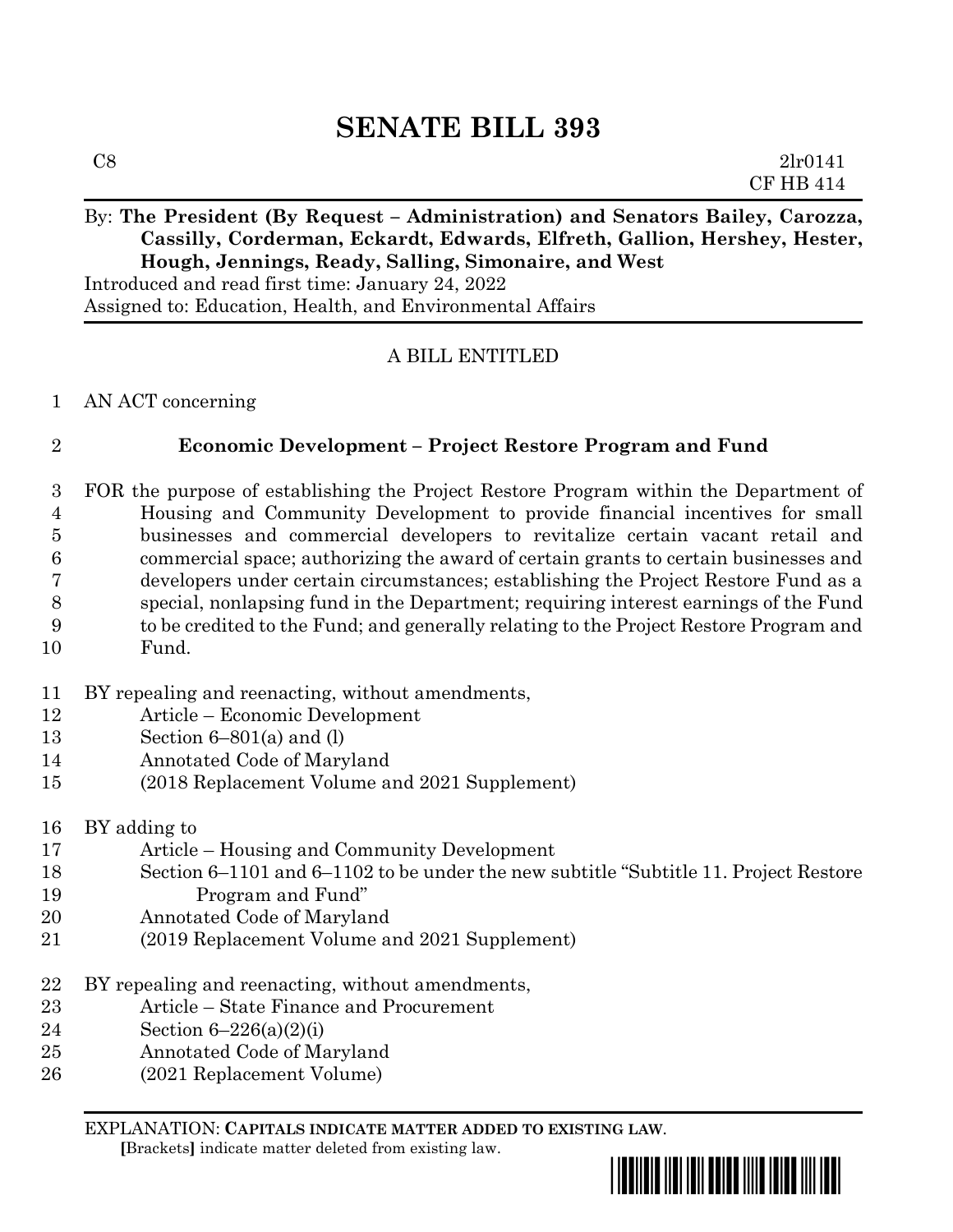| 1<br>$\overline{2}$<br>$\sqrt{3}$<br>4<br>5 | BY repealing and reenacting, with amendments,<br>Article – State Finance and Procurement<br>Section $6-226(a)(2)(ii)144$ . and 145.<br>Annotated Code of Maryland<br>(2021 Replacement Volume) |  |  |  |
|---------------------------------------------|------------------------------------------------------------------------------------------------------------------------------------------------------------------------------------------------|--|--|--|
| 6<br>7<br>$8\,$<br>9<br>10                  | BY adding to<br>Article – State Finance and Procurement<br>Section $6-226(a)(2)(ii)146$ .<br>Annotated Code of Maryland<br>(2021 Replacement Volume)                                           |  |  |  |
| 11<br>12                                    | SECTION 1. BE IT ENACTED BY THE GENERAL ASSEMBLY OF MARYLAND,<br>That the Laws of Maryland read as follows:                                                                                    |  |  |  |
| 13                                          | <b>Article - Economic Development</b>                                                                                                                                                          |  |  |  |
| 14                                          | $6 - 801.$                                                                                                                                                                                     |  |  |  |
| 15                                          | In this subtitle the following words have the meanings indicated.<br>(a)                                                                                                                       |  |  |  |
| 16                                          | "Tier I area" means:<br>(1)                                                                                                                                                                    |  |  |  |
| 17                                          | a Tier I county, as defined in $\S 1-101$ of this article;<br>(1)                                                                                                                              |  |  |  |
| 18<br>19                                    | a county designated by the Department that is not a county described<br>(2)<br>in item (1) of this subsection, not to exceed three counties; or                                                |  |  |  |
| 20                                          | (3)<br>an opportunity zone.                                                                                                                                                                    |  |  |  |
| 21                                          | <b>Article – Housing and Community Development</b>                                                                                                                                             |  |  |  |
| 22                                          | <b>SUBTITLE 11. PROJECT RESTORE PROGRAM AND FUND.</b>                                                                                                                                          |  |  |  |
| 23                                          | $6 - 1101.$                                                                                                                                                                                    |  |  |  |
| 24<br>25 <sub>1</sub>                       | IN THIS SECTION, "PROGRAM" MEANS THE PROJECT RESTORE<br>(A)<br>PROGRAM.                                                                                                                        |  |  |  |
| 26                                          | THERE IS A PROJECT RESTORE PROGRAM IN THE DEPARTMENT.<br>(B)                                                                                                                                   |  |  |  |
| 27<br>28<br>29                              | THE PURPOSE OF THE PROGRAM IS TO PROVIDE FINANCIAL<br>(C)<br>INCENTIVES FOR SMALL BUSINESSES AND COMMERCIAL DEVELOPERS TO<br>REVITALIZE VACANT RETAIL AND COMMERCIAL SPACE.                    |  |  |  |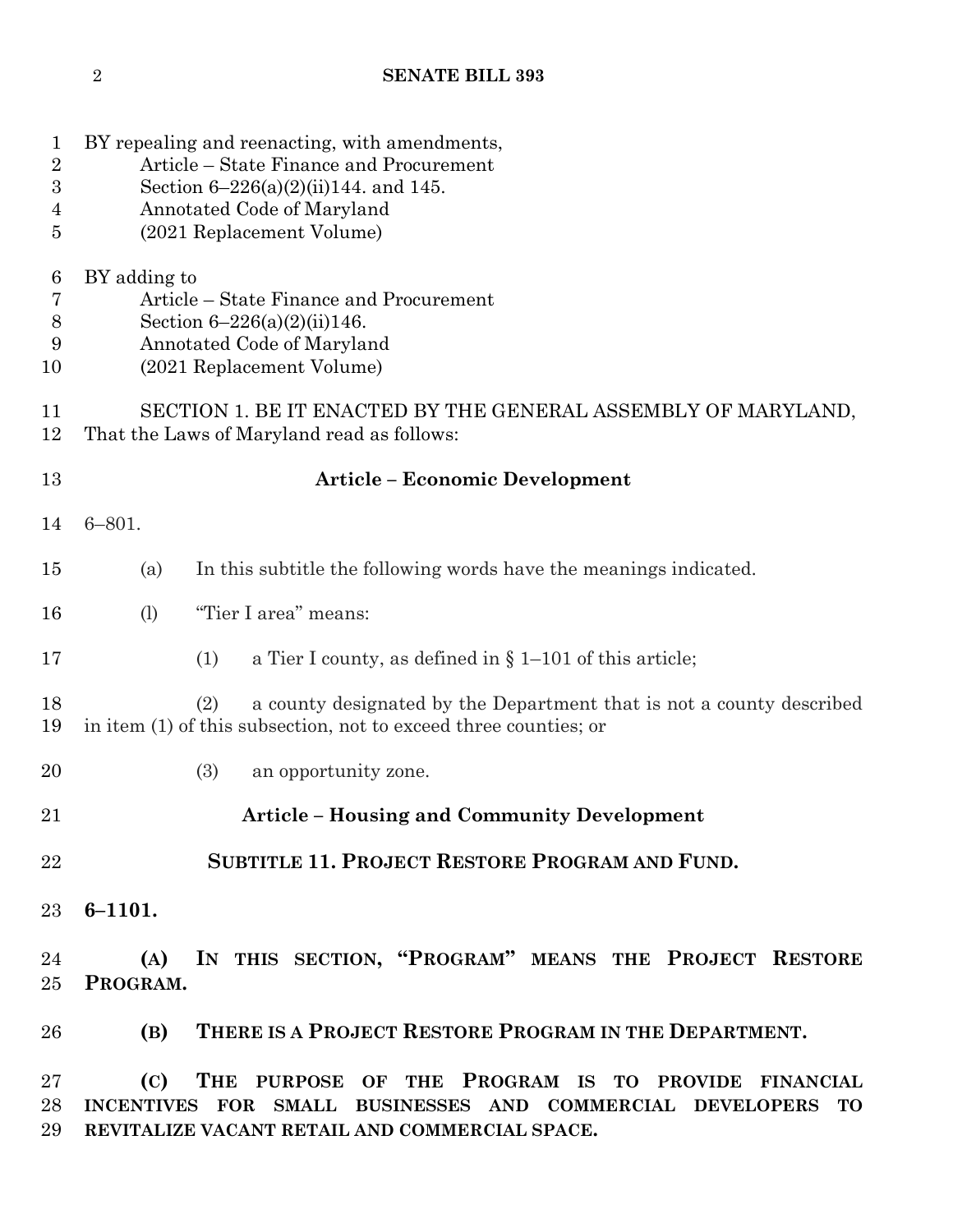**(D) EXPENDITURES FOR THE PROGRAM MAY BE MADE ONLY IN ACCORDANCE WITH THE STATE BUDGET.**

 **(E) SUBJECT TO THE AVAILABILITY OF FUNDING AND IN ACCORDANCE WITH CRITERIA ESTABLISHED BY THE DEPARTMENT, THE PROGRAM SHALL PROVIDE RENTAL GRANTS AND BUSINESS OPERATION GRANTS TO ELIGIBLE BUSINESSES.**

 **(F) (1) IN ORDER TO BE ELIGIBLE FOR THE PROGRAM, A BUSINESS SHALL OPEN OR EXPAND IN A RETAIL OR COMMERCIAL PROPERTY THAT HAS BEEN VACANT FOR AT LEAST 6 CONTINUOUS MONTHS BEFORE THE LATER OF THE DATE THAT THE BUSINESS:**

**(I) OBTAINED AN OWNERSHIP INTEREST IN THE PROPERTY; OR**

 **(II) BEGAN CONSTRUCTION OR RENOVATION OF THE PROPERTY.**

 **(2) A BUSINESS THAT TOOK AN OWNERSHIP INTEREST IN A PROPERTY OR BEGAN CONSTRUCTION OR RENOVATION OF A PROPERTY BEFORE JULY 1, 2021, IS NOT ELIGIBLE FOR THE PROGRAM WITH RESPECT TO THAT PROPERTY.**

 **(3) THE DEPARTMENT MAY EXCLUDE CERTAIN TYPES OF BUSINESSES FROM ELIGIBILITY FOR THE PROGRAM.**

 **(G) (1) THE PROGRAM MAY AWARD RENTAL GRANTS ONLY TO AN ELIGIBLE BUSINESS WITH 50 OR FEWER FULL–TIME EQUIVALENT EMPLOYEES.**

 **(2) AN ELIGIBLE BUSINESS MAY USE RENTAL GRANT FUNDS AWARDED UNDER THIS SUBSECTION TO SUPPORT THE PAYMENT OF RENT, MORTGAGE, OR PROPERTY TAXES BASED ON WHETHER THE BUSINESS WILL LEASE, WILL PURCHASE, OR ALREADY OWNS THE VACANT PROPERTY THAT THE BUSINESS WILL OCCUPY.**

 **(3) THE PROGRAM MAY AWARD AN ELIGIBLE BUSINESS A RENTAL GRANT NOT EXCEEDING \$2,500 FOR EACH MONTH FOR A PERIOD NOT EXCEEDING 12 MONTHS.**

 **(H) (1) SUBJECT TO THE LIMITATIONS OF THIS SUBSECTION, THE PROGRAM MAY AWARD A BUSINESS OPERATIONS GRANT TO PROVIDE SALES AND USE TAX REBATES TO AN ELIGIBLE BUSINESS FOR THE AMOUNT OF SALES AND USE TAX COLLECTED BY THE BUSINESS AND PAID TO THE STATE.**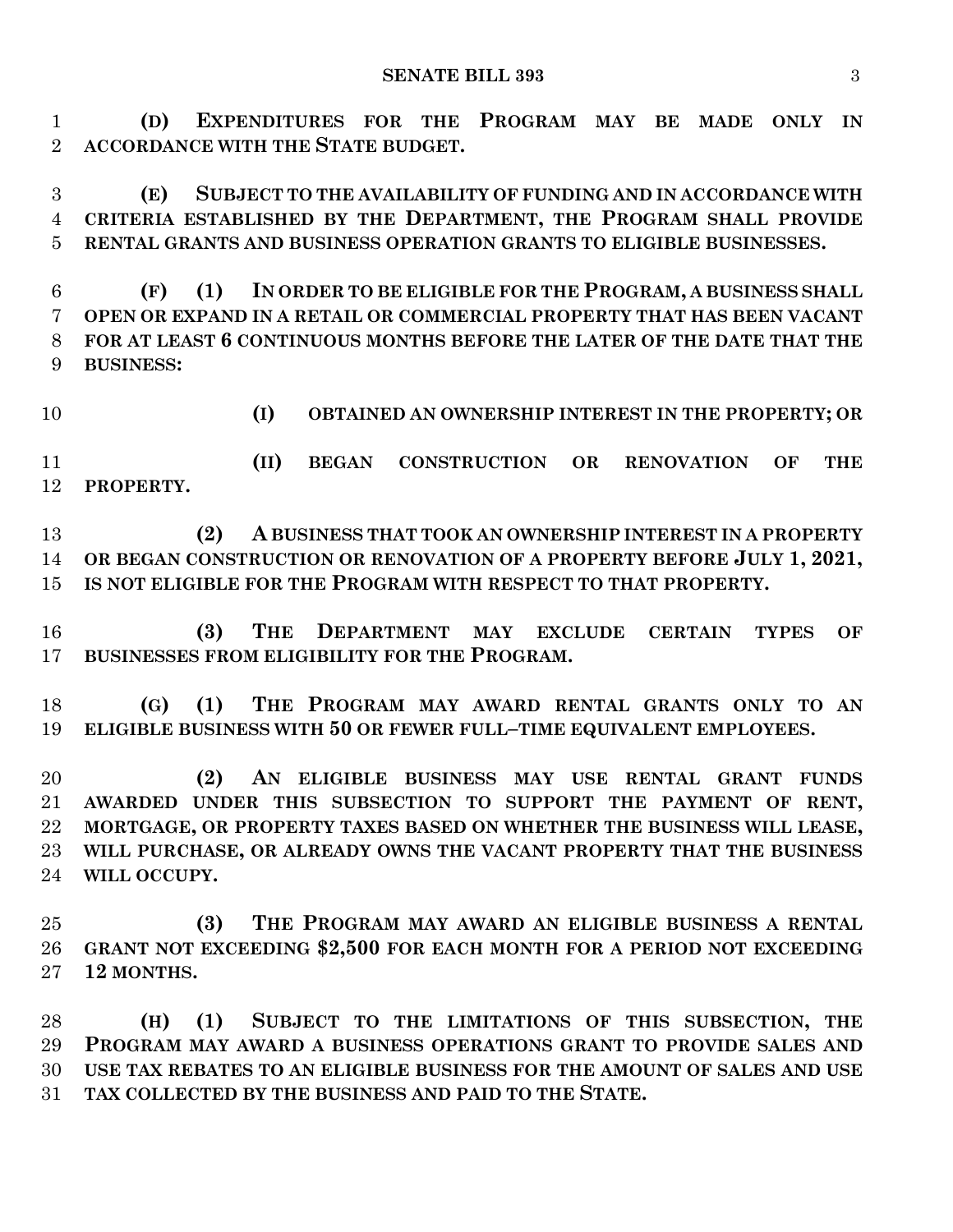**(2) (I) AN ELIGIBLE BUSINESS MAY USE A BUSINESS OPERATIONS GRANT FOR ACTIVITIES AND COSTS RELATED TO SUSTAINING AND GROWING THE BUSINESS, INCLUDING STAFF COSTS, CAPITAL IMPROVEMENTS, MARKETING, INVENTORY, SUPPLIES, UTILITIES, AND TRAINING.**

 **(II) AN ELIGIBLE BUSINESS MAY NOT USE A BUSINESS OPERATIONS GRANT FOR THE PAYMENT OF EXECUTIVE SALARIES OR EXECUTIVE BONUSES.**

 **(3) A BUSINESS OPERATIONS GRANT MAY NOT EXCEED \$250,000 DURING A 12–MONTH PERIOD.**

**(4) THE PROGRAM MAY AWARD A BUSINESS OPERATIONS GRANT FOR:**

 **(I) A PERIOD NOT EXCEEDING 2 YEARS FOR A BUSINESS THAT IS LOCATED IN:**

 **1. A TIER I AREA, AS DEFINED IN § 6–801 OF THE ECONOMIC DEVELOPMENT ARTICLE; OR**

 **2. A LOCATION DESIGNATED BY THE DEPARTMENT AS A MAIN STREET MARYLAND COMMUNITY; OR**

 **(II) A PERIOD NOT EXCEEDING 1 YEAR FOR A BUSINESS THAT IS NOT LOCATED IN AN AREA DESCRIBED UNDER ITEM (I) OF THIS PARAGRAPH.**

 **(I) THE DEPARTMENT MAY ADOPT REGULATIONS TO CARRY OUT THE PROGRAM.**

**6–1102.**

**(A) IN THIS SECTION, "FUND" MEANS THE PROJECT RESTORE FUND.**

**(B) THERE IS A PROJECT RESTORE FUND.**

 **(C) THE PURPOSE OF THE FUND IS TO FUND RENTAL GRANTS AND BUSINESS OPERATIONS GRANTS AWARDED UNDER THE PROJECT RESTORE PROGRAM IN ACCORDANCE WITH § 6–1101 OF THIS SUBTITLE.**

**(D) THE DEPARTMENT SHALL ADMINISTER THE FUND.**

 **(E) (1) THE FUND IS A SPECIAL, NONLAPSING FUND THAT IS NOT SUBJECT TO § 7–302 OF THE STATE FINANCE AND PROCUREMENT ARTICLE.**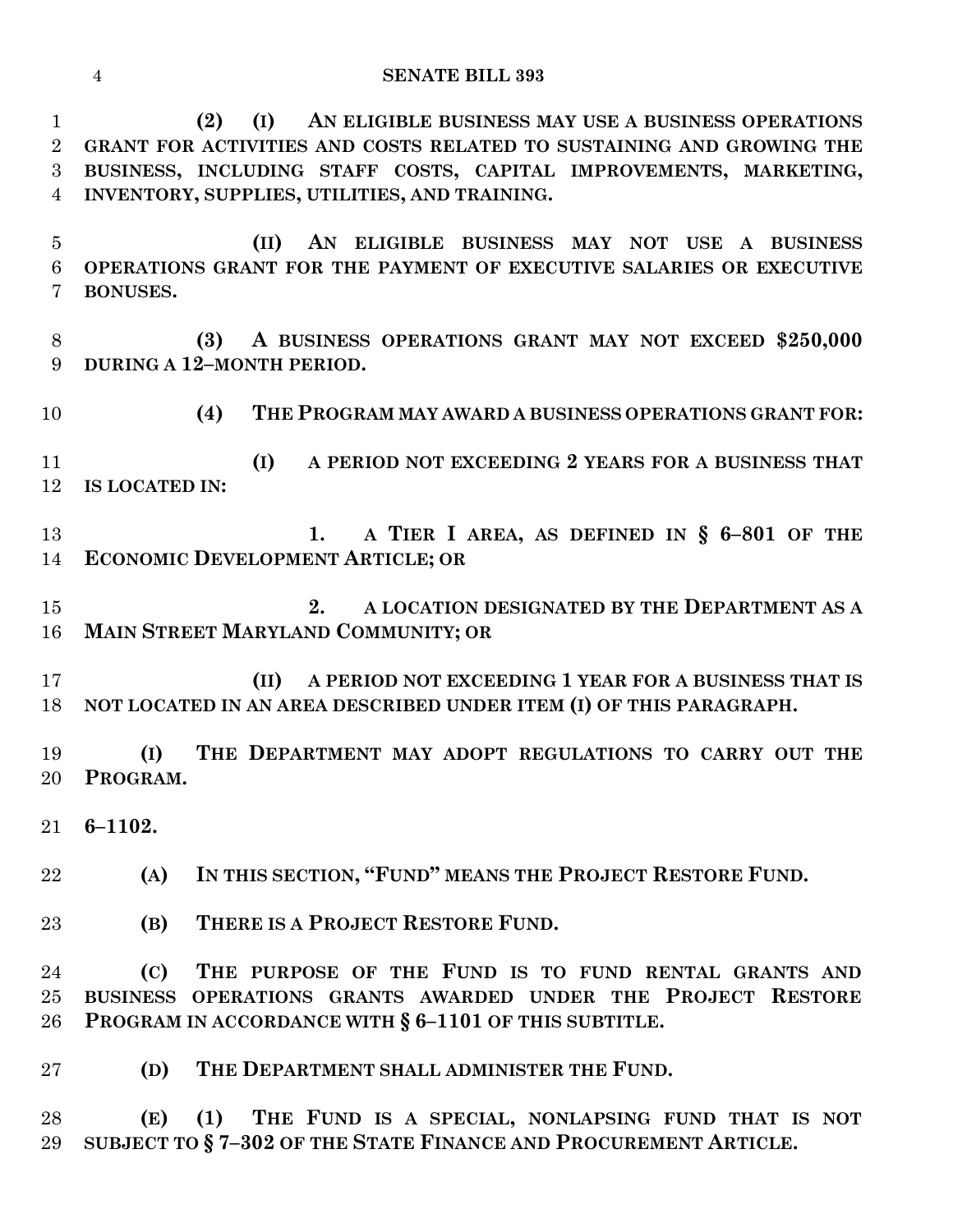**SENATE BILL 393** 5

 **(2) THE STATE TREASURER SHALL HOLD THE FUND SEPARATELY, AND THE COMPTROLLER SHALL ACCOUNT FOR THE FUND.**

- **(F) THE FUND CONSISTS OF:**
- **(1) MONEY APPROPRIATED IN THE STATE BUDGET TO THE FUND;**
- **(2) INTEREST EARNINGS; AND**

 **(3) ANY OTHER MONEY FROM ANY OTHER SOURCE ACCEPTED FOR THE BENEFIT OF THE FUND.**

**(G) THE FUND MAY BE USED ONLY:**

 **(1) FOR THE PURPOSES DESCRIBED UNDER SUBSECTION (C) OF THIS SECTION; AND**

**(2) TO PAY THE COSTS NECESSARY TO ADMINISTER THE FUND.**

 **(H) (1) THE STATE TREASURER SHALL INVEST THE MONEY OF THE FUND IN THE SAME MANNER AS OTHER STATE MONEY MAY BE INVESTED.**

 **(2) ANY INTEREST EARNINGS OF THE FUND SHALL BE CREDITED TO THE FUND.**

 **(I) EXPENDITURES FROM THE FUND MAY BE MADE ONLY IN ACCORDANCE WITH THE STATE BUDGET.**

 **(J) MONEY EXPENDED FROM THE FUND IS SUPPLEMENTAL TO AND IS NOT INTENDED TO TAKE THE PLACE OF FUNDING THAT OTHERWISE WOULD BE APPROPRIATED FOR BUSINESS–RELATED GRANTS.**

### **Article – State Finance and Procurement**

6–226.

 (a) (2) (i) Notwithstanding any other provision of law, and unless inconsistent with a federal law, grant agreement, or other federal requirement or with the terms of a gift or settlement agreement, net interest on all State money allocated by the State Treasurer under this section to special funds or accounts, and otherwise entitled to receive interest earnings, as accounted for by the Comptroller, shall accrue to the General Fund of the State.